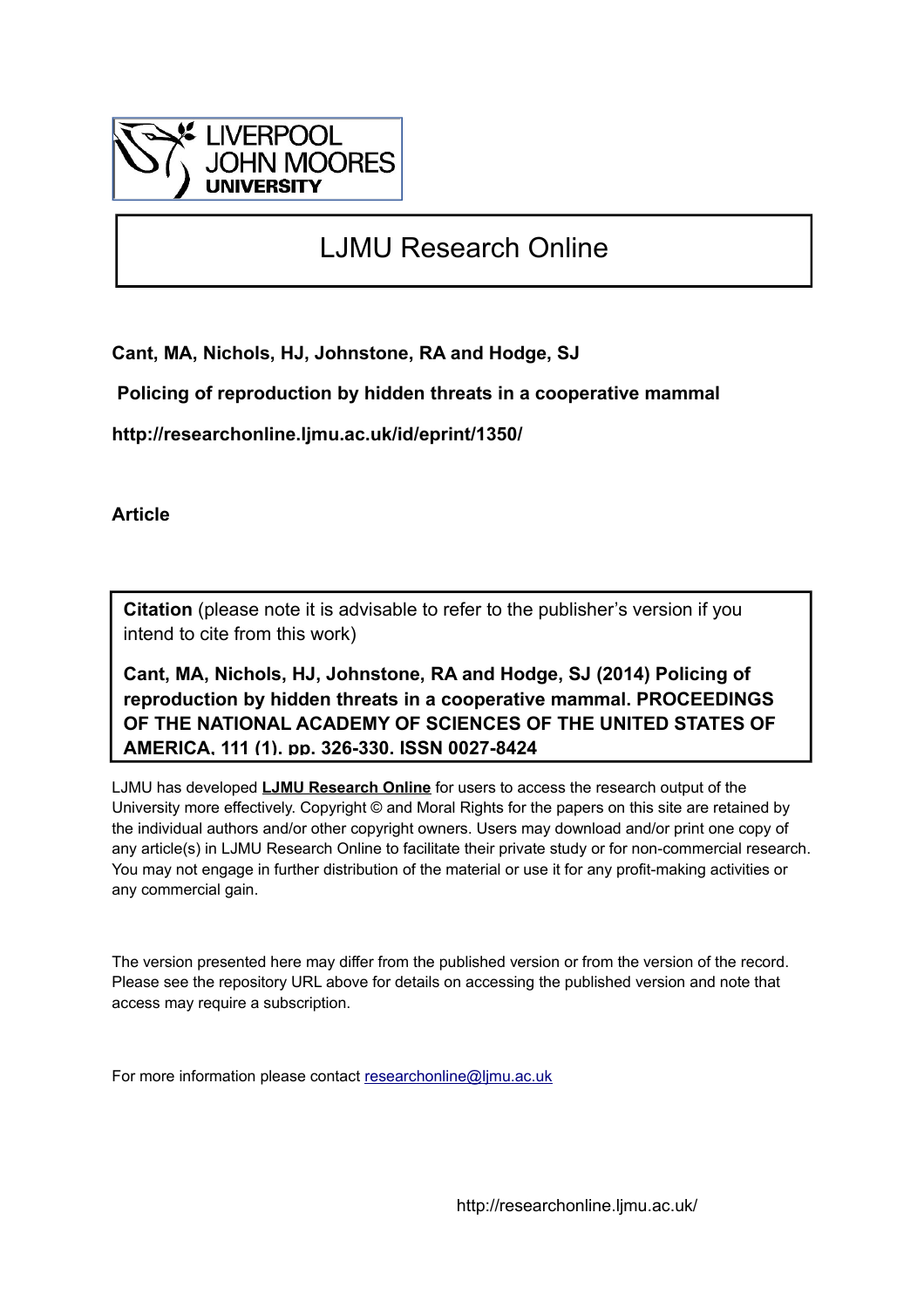# Policing of reproduction by hidden threats in a cooperative mammal

### Michael A. Cant<sup>a, 1</sup>, Hazel J. Nichols<sup>b,c</sup>, Rufus A. Johnstone<sup>b</sup>, and Sarah J. Hodge<sup>a</sup>

<sup>a</sup>Centre for Ecology and Conservation, University of Exeter, Penryn Campus, Cornwall TR10 9EZ, United Kingdom; <sup>b</sup>Department of Zoology, University of Cambridge, Cambridge CB2 3EJ, United Kingdom; and <sup>c</sup>School of Natural Sciences, Liverpool John Moores University, Liverpool L3 3AF, United Kingdom

Edited\* by Raghavendra Gadagkar, Indian Institute of Science, Bangalore, India, and approved November 22, 2013 (received for review July 4, 2013)

The evolution of cooperation in animal and human societies is associated with mechanisms to suppress individual selfishness. In insect societies, queens and workers enforce cooperation by "policing" selfish reproduction by workers. Insect policing typically takes the form of damage limitation after individuals have carried out selfish acts (such as laying eggs). In contrast, human policing is based on the use of threats that deter individuals from acting selfishly in the first place, minimizing the need for damage limitation. Policing by threat could in principle be used to enforce reproductive suppression in animal societies, but testing this idea requires an experimental approach to simulate reproductive transgression and provoke out-of-equilibrium behavior. We carried out an experiment of this kind on a wild population of cooperatively breeding banded mongooses (Mungos mungo) in Uganda. In this species, each group contains multiple female breeders that give birth to a communal litter, usually on the same day. In a 7-y experiment we used contraceptive injections to manipulate the distribution of maternity within groups, triggering hidden threats of infanticide. Our data suggest that older, socially dominant females use the threat of infanticide to deter selfish reproduction by younger females, but that females can escape the threat of infanticide by synchronizing birth to the same day as older females. Our study shows that reproduction in animal societies can be profoundly influenced by threats that remain hidden until they are triggered experimentally. Coercion may thus extend well beyond the systems in which acts of infanticide are common.

social evolution | cooperative breeding | conflict resolution | female competition | aggression

The suppression of reproductive competition in animal socie-<br>ties promotes the evolution and maintenance of cooperation because it ensures that helpers or workers can maximize their inclusive fitness only by maximizing the fitness of the group (1, 2). Pioneering work on social Hymenoptera has shown that worker reproduction is suppressed by "policing" behavior, whereby queens and other workers identify and destroy workerlaid eggs (3, 4). This form of insect policing serves primarily to reduce the damaging impact of individually selfish behavior (i.e., egg laying) on the fitness of the group (5). Comparative data suggest that efficient policing can, over evolutionary time, reduce to a low level the proportion of colony workers that develop their ovaries and become reproductively active (4). However, in some systems [e.g., honey bees, common wasp Vespula vulgaris, European wasp Vespula germanica (4)] workers still commit to producing eggs even when these are almost certain to be policed, suggesting that policing does not have a deterrent effect on the reproductive decisions of these individual workers. In contrast, in human societies crime or defection is policed using deterrent threats that raise the perceived costs to individuals of engaging in selfish behavior (6, 7). Individuals can then make an informed decision to refrain from selfish acts if these are likely to trigger punishment, and so the punishments themselves rarely need to be carried out (6–10). While the level of policing and transgression in insect societies is typically assumed to be genetically "hard wired" into the system [that is, determined by obligately expressed "sealed bid" strategies (11–14)], policing by threat requires that individuals are socially sensitive and responsive on a behavioral timescale to the actions (and anticipated actions) of their social partners (10).

The idea that social animals might use threats to police reproduction has been little explored to date because existing models of policing (2, 11, 12, 14–16) do not use "extensive-form" game theory, which is designed to analyze how threats influence strategic behavior (6), and because observational studies on their own cannot detect effective threats (8, 9). To reveal such threats requires an experimental approach to manipulate the status quo and break the social rules that threats are used to enforce (9, 17). In the case of reproductive competition, the influence of threats on the distribution of reproduction (or degree of reproductive skew) within groups can be tested by manipulating skew while keeping group size and composition intact. We carried out an experiment of this kind on banded mongooses, a species in which multiple females in each group contribute offspring to a communal litter (18–20), and much of the postnatal care of offspring is provided by nonbreeding males (21–24).

At our study site in Uganda banded mongooses live in mixedsex groups of around 20 adults, plus offspring, and groups breed on average four times per year (25). At any one time the study population consists of 10–13 groups. Each group contains a cohort of one to five older, dominant adult females (typically age 4+ y) plus one to eight younger subordinate adult females (typically 1–3 y old). Older females are classed as socially dominant because they aggressively evict younger females from the group when the number of adult females grows large (20); in contrast, younger females do not evict older breeders. Multiple females

#### **Significance**

In social insects, selfish reproduction by workers is suppressed by "policing" behavior, whereby queens and workers identify and destroy worker-laid eggs. An alternative method of policing is to use deterrent threats to prevent offspring production in the first place. Our 7-y field experiment on wild banded mongooses, Mungos mungo, shows that selection to evade the threat of infanticide by older, socially dominant females can explain the evolution of remarkable birth synchrony in this species. The results suggest that reproduction in animal societies can be shaped by threats of punishment that remain hidden until they are triggered experimentally. It follows that coercion may be more widespread than we currently realize.

Author contributions: M.A.C. and S.J.H. designed research; M.A.C., H.J.N., and S.J.H. performed research; H.J.N. and S.J.H. analyzed data; M.A.C. and R.A.J. wrote the model; and M.A.C., R.A.J., and S.J.H. wrote the paper.

The authors declare no conflict of interest.

<sup>1</sup>To whom correspondence should be addressed. E-mail: [m.a.cant@exeter.ac.uk.](mailto:m.a.cant@exeter.ac.uk)

<sup>\*</sup>This Direct Submission article had a prearranged editor.

Freely available online through the PNAS open access option.

This article contains supporting information online at [www.pnas.org/lookup/suppl/doi:10.](http://www.pnas.org/lookup/suppl/doi:10.1073/pnas.1312626111/-/DCSupplemental) [1073/pnas.1312626111/-/DCSupplemental.](http://www.pnas.org/lookup/suppl/doi:10.1073/pnas.1312626111/-/DCSupplemental)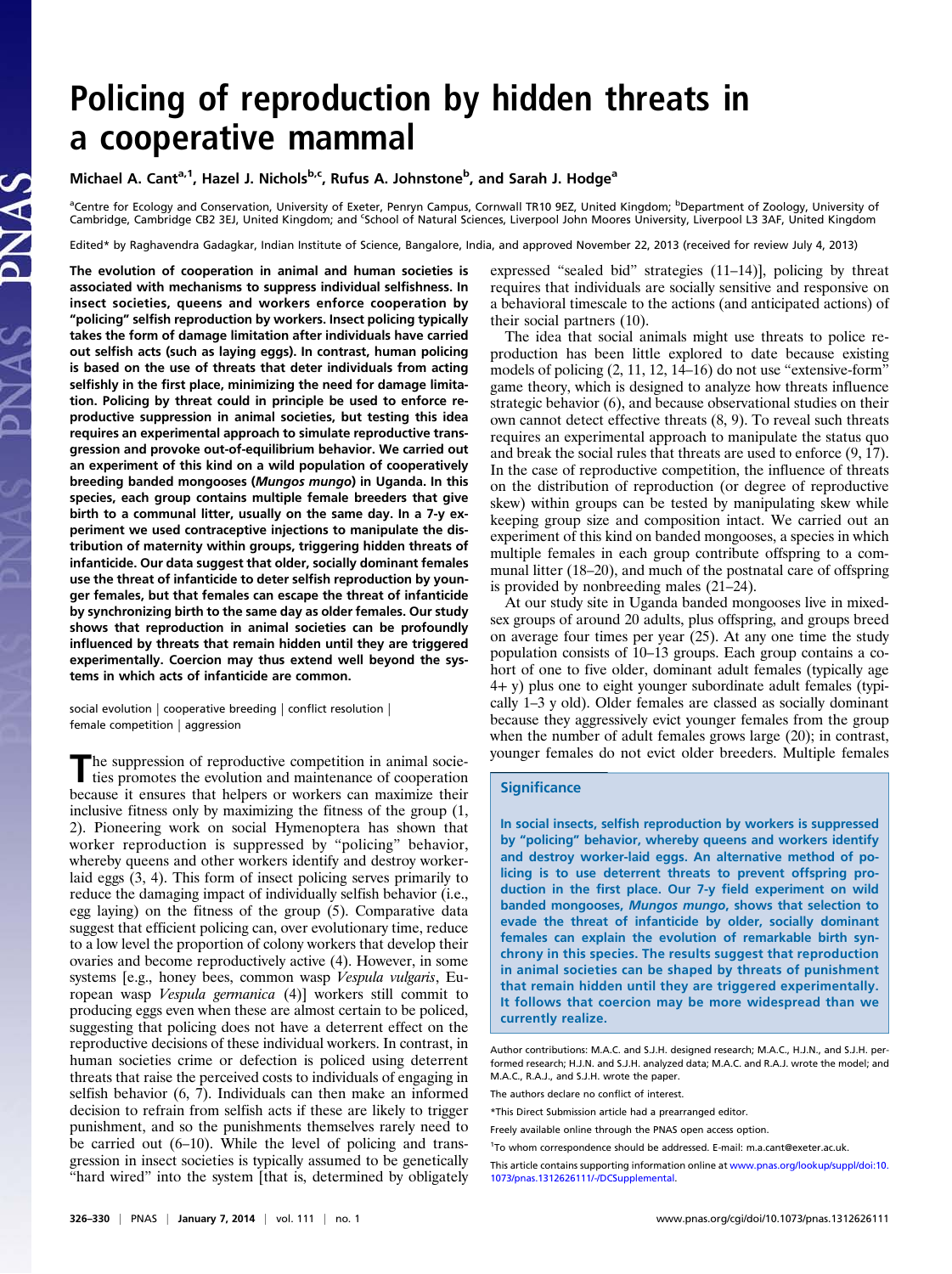reproduce in each breeding attempt (mean = 3.4, range 1–12). On average 74% ( $\pm$  29%; mean  $\pm$  SE) of dominant females and 49% ( $\pm$  38%) of subordinate females in each group become pregnant in each breeding attempt ( $n = 107$  attempts). Pregnant females give birth together to a communal litter in an underground den, usually on the same day [i.e., in 64% of 294 communal litters (26)].

Female banded mongooses could in principle gain an advantage in pup–pup competition by giving birth a few days before other breeders in the group (26). However, when females do give birth asynchronously (i.e., on different days), the offspring of first-birthing females almost always die within the first few days, whereas the offspring of last-birthing females almost always survive (26). This dependence of immediate postnatal survival on the pregnancy status of other breeding females in the group is a signature of female infanticide (27) and tallies with direct observations of female infanticide in this system (26) (Methods). Overall, early-life pup survivorship in asynchronous communal litters is approximately half that of pups in synchronous litters (26), and females that conceive particularly early appear to extend gestation to achieve birth synchrony with other females in their group (28). We hypothesize, therefore, that females synchronize birth to the same day to escape the threat of infanticide, either because birth synchrony removes temporal and spatial cues to maternity in communal litters (18, 28), or because females that have just given birth are mechanistically inhibited from killing offspring (26). We tested our hypothesis by inducing banded mongooses to reproduce out of synchrony using shortacting contraceptives.

Our design consisted of three experiments. In Exp. 1 we suppressed reproduction in all subordinate females and allowed all dominant females to breed (Methods). This experiment tested whether dominant females suffer fitness costs when subordinates also breed, and whether subordinates kill litters when they have not given birth themselves. In Exp. 2 we suppressed all subordinates and all except a single dominant female breeder, thereby mimicking the high skew pattern of reproduction seen in other cooperatively breeding mongooses [e.g., meerkats Suricata suricatta (29), and dwarf mongooses Helogale parvula (30). This experiment tested whether single dominant females stand to gain from fully monopolizing reproduction, as assumed by most reproductive skew models (31–35). In Exp. 3 we suppressed all dominant female breeders and left subordinate females to breed. This experiment tested how dominant females exercise reproductive control over subordinate reproduction, and in particular whether dominant females kill litters when they have not given birth themselves. In all cases we compared breeding attempts in which we suppressed females using contraceptive ("EXP" attempts) with control breeding attempts in the same group immediately before and after the treatment (labeled "PRE" and "POST" breeding attempts, respectively). The design of our experiment and the resulting number of dominant and subordinate breeders in PRE, EXP, and POST breeding attempts is illustrated in the top row of Fig. 1.

#### Results and Discussion

Experimental suppression of subordinate females in Exp. 1 reduced the mean number of breeders per group from 3.83 ( $\pm$  0.50) in PRE breeding attempts to 2.67 ( $\pm$  0.50) in EXP breeding attempts [generalized linear mixed-model (GLMM):  $\chi^2$ <sub>2</sub> = 9.95,  $P = 0.017$  (Fig. 1.4). The number of breeding females in the POST breeding attempts recovered to 4.63 ( $\pm$  0.52). The reproductive success of dominant females (number of pups surviving to independence, assigned using microsatellites) was not significantly different in PRE, EXP, and POST breeding attempts, suggesting that dominant females do not suffer immediate fitness costs in the current litter when subordinates reproduce (Friedman test:  $\chi^2$ <sub>2</sub> = 0.79, *P* = 0.59) (Fig. 1*D*).



Fig. 1. Results of the three suppression experiments. (A–C) Number of dominant and subordinate breeders in synchronous breeding attempts before treatment with contraceptive (PRE), the treatment breeding attempt (EXP), and the breeding attempt subsequent to the treatment (POST). (D–F) Individual reproductive success (measured as the number of pups reared to independence) of: (D) dominant females that reproduced in Exp. 1; (E) the single dominant female left untreated in Exp. 2; (F) subordinate females in Exp. 3. (G-I) Probability of whole-litter failure in the first week after birth. Symbols:  $\sim P = 0.06$ , \* $P < 0.05$ , \*\* $P = 0.012$ ; asterisks refer to statistical tests across all three categories: in D–F, Friedman tests; in G–I, GLMM. Exp. 1:  $n = 12$ breeding attempts in each of PRE, EXP, POST; Exp. 2:  $n = 8$ ; Exp. 3:  $n = 9$ . Bars show SE.

In Exp. 2, when we suppressed all breeders except a single dominant female (Fig. 1B), that female had lower reproductive success than she did in the control breeding attempts before and after the manipulation (Friedman test:  $\chi^2 = 4.75$ ,  $P = 0.048$ ; post hoc Wilcoxon paired tests: PRE vs. EXP:  $W = 0$ ,  $P = 0.063$ ; POST vs. EXP:  $W = 0$ ,  $P = 0.063$ ), and significantly lower reproductive success than the average reproductive success of all dominant females in PRE and POST breeding attempts  $(X^2_{2} = 7.75, P = 0.012; \text{PRE vs. EXP: } W = 0, P = 0.035; \text{ POST}$ vs. EXP:  $W = 0$ ,  $P = 0.035$ ) (Fig. 1*E*). The cause of this reduced reproductive success was a sharp spike in the probability of litter failure within the first week [GLMM:  $\chi^2 = 8.82$ ,  $P = 0.027$  (Fig. 1H).

In Exp. 3, when all dominant females in the group were suppressed, on average  $2.33 \pm 0.29$  subordinate females reproduced, which was not significantly different from the number of reproductive subordinates in PRE breeding attempts  $(3.00 \pm$ 0.58; paired t test:  $t_8 = 0.89$ ,  $P = 0.40$ ) (Fig. 1C). The reproductive success of these subordinates was not significantly different from PRE and POST breeding attempts (Friedman test:  $\chi^2$ <sub>2</sub> = 1.31, P = 0.25) (Fig. 1F). However, the timing of pup mortality differed markedly between treatments: in EXP breeding attempts there was again a sharp spike in the probability of wholelitter failure in the first week after birth in experimental litters (GLMM:  $\chi^2$ <sub>2</sub> = 7.24, *P* = 0.024) (Fig. 1*I*). Why this spike in early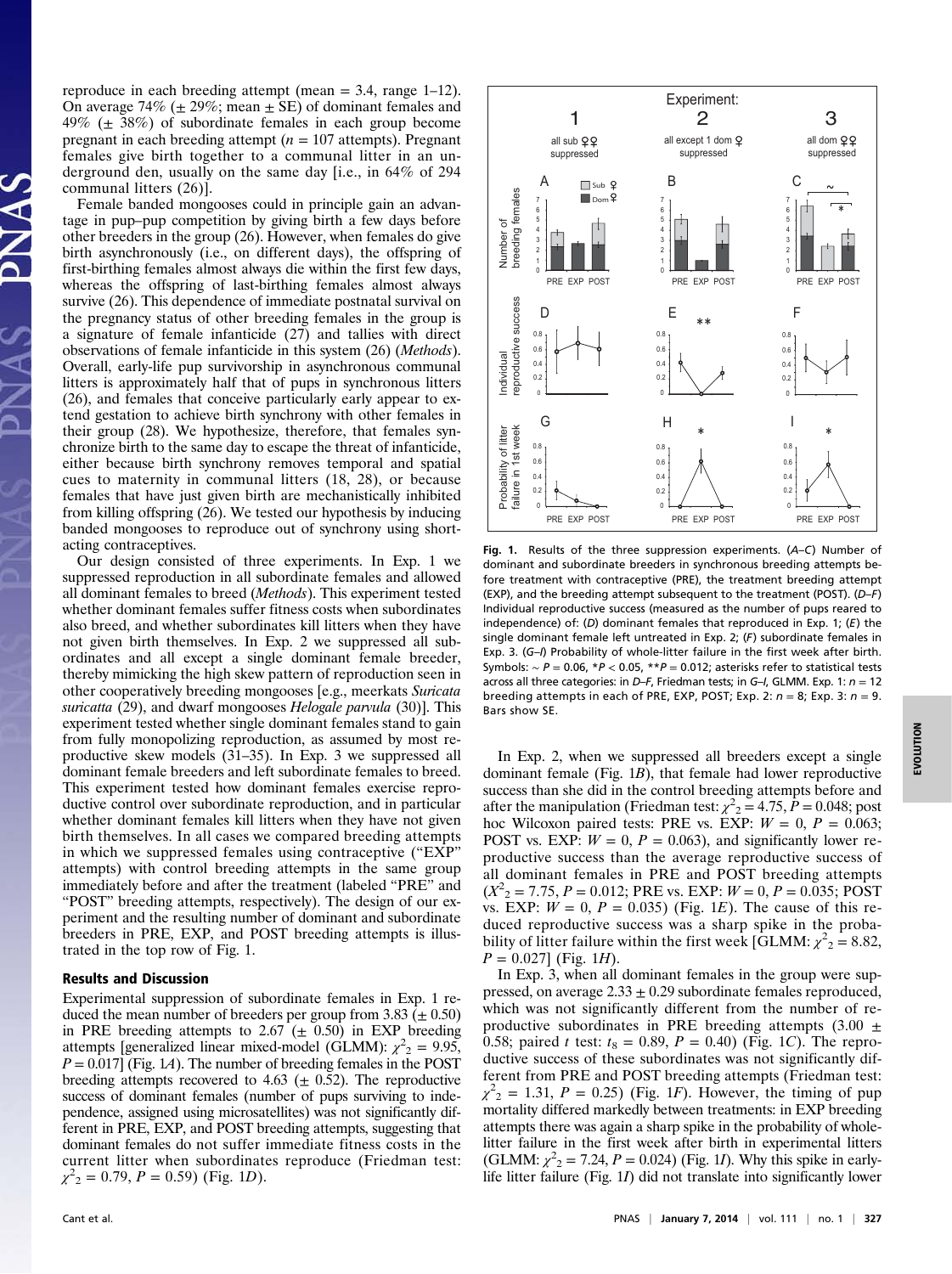overall reproductive success of subordinate females (Fig. 1F) is unclear: it may be that pups in EXP litters that did survive the first week were unusually robust, or that our sample size was too small to detect the signal of first week mortality given other later influences on pup survival to 3 mo. Finally, the number of subordinates that reproduced in the POST breeding attempt (1.22  $\pm$ 0.47) was lower than the number of reproductive subordinates in both EXP breeding attempts (paired t test:  $t_8 = 2.48$ ,  $P = 0.038$ ) and PRE breeding attempts (paired t test,  $t_8 = 2.19$ ,  $P = 0.06$ ) (Fig. 1C), suggesting that our experimental suppression of dominants deterred subordinates from attempting to reproduce in the subsequent breeding attempt.

The spike in early-life litter failure when one or more dominant females were suppressed (Fig.  $1 H$  and  $I$ ) supports our hypothesis that dominant females kill communal litters that are certain not to contain their own young, and hence that subordinates can evade infanticide by synchronizing birth to the same day as dominants. In contrast, suppression of subordinate females did not trigger wholelitter infanticide in the first week after birth (Fig. 1G). As in some other social mammals (27, 36, 37) and joint-nesting birds (38–40), female banded mongooses appear to kill offspring that are produced before, but not after, their own (26). Our experiments suggest that it is the presence or absence of reliable cues to maternity, rather than the pregnancy status of dominant females per se, that is the main determinant of this pattern. Although dominant banded mongoose females did not suffer immediate fitness costs when subordinates added to the communal litter (Fig. 1D), these females do have an incentive to kill the litters of other breeders when maternity is clear because this removes competitors for their next breeding attempt. Pups are more likely to survive to independence  $(3 \text{ mo old})$  if there are no older pups present in the group when they are born (GLMM:  $\chi^2$ <sub>1</sub> = 4.53,  $P = 0.037$ ) (Fig. 2A), and those pups that do survive are almost 10% heavier  $(LMM: \chi^2_1 = 4.06, P = 0.048)$  (Fig. 2B).

We did not find evidence that patterns of reproduction reflect reproductive incentives to avert the threat of dispersal or eviction, as assumed by most "transactional" models of reproductive skew (31–35). None of our suppression experiments had any detectable effect on the stability of social groups. Suppression of dominant females (Exps. B and C) did not lead to an increased probability of eviction of subordinate females or any other group members. Eviction was only observed during one breeding attempt in the 51 breeding attempts (PRE, EXP, and POST) that were involved in these two experiments. Our long-term data suggest that subordinate females do not exercise preemptive reproductive restraint to avoid eviction in the manner assumed by the restraint transactional model of skew (33). Suppressed subordinates were not more likely to disperse, as no subordinate females were observed to disperse in either experimental or control breeding attempts. In fact, banded mongoose females have never been observed to leave their natal group voluntarily in our population in 18 y of study (25). Although transactional skew models have been valuable in focusing attention on threats as a means of reproductive suppression, our results support theoretical arguments (9, 32, 41) that threats of infanticide or physical attack, rather than threats of dispersal or eviction, are most relevant to the outcome of reproductive conflict in cooperative animal societies.

We have shown that manipulating the distribution of reproduction among females triggers large changes in the rate and timing of early-life pup mortality, consistent with whole-litter infanticide. This finding adds to evidence from a range of social mammals that females compete for reproduction by killing the offspring of rival breeders (42), and supports the proposal that policing plays a fundamental role in the evolution of cooperation in vertebrates as well as insects (43). However, the finding also suggests that reproductive coercion may extend well beyond the systems in which infanticide is common. Hidden threats of policing can deter subordinates from reproducing in the first place



Fig. 2. Potential fitness benefits of whole-litter infanticide. Because banded mongoose groups breed on average four times a year, many communal litters (36%) are born into groups containing older dependent pups (i.e., <3 mo old) from the previous breeding attempt. Newborn offspring that do not overlap with dependent older pups show: (A) improved survival to 3 mo ( $n =$ 160 pups) and (B) higher body weight at 3 mo ( $n = 237$  pups) compared with newborn offspring in groups that contain dependent pups. Body weight at 3 mo is a predictor of survival to adulthood and age at first reproduction (53).  $*P < 0.05$ ; bars show predicted means  $\pm$  SE from mixed-effects models controlling for repeated measures among litters and groups.

(44–46), or select for counterstrategies [such as synchronous birth (26, 37), egg-laying (47), or egg-mimicry (48)] to render threats noncredible (i.e., unprofitable for a threatening individual to carry out, in the event that a transgression occurs). In both cases, threats of infanticide influence reproductive behavior even though no offspring are killed.

Current models of policing (2, 11, 12, 14–16) do not allow for threats to influence reproductive strategies because they focus on the coevolution of genetically determined (sealed bid) levels of investment in selfishness and policing, with no scope for flexible responses on a behavioral timescale. Consequently, although policing may ultimately select for lower levels of selfishness (4, 43), this response occurs only on an evolutionary timescale; in the short term, it cannot influence how selfishly an individual group member behaves. In contrast, the use of a threat implies a sequential, two-step process (8, 41), in which individuals are responsive on a behavioral timescale to the actions of their social partners (10). This type of behavioral responsiveness is known to be widespread in animal societies (9, 10, 49, 50) and is evident from our experiments (Fig. 1 C, E, H, and I). Modeling policing by threat requires an extensive-form game theoretical approach in which the sequence of behavioral decisionmaking is made explicit. In the  $SI$  Text we develop a simple extensive-form model of policing by threat. In this type of model, threats of infanticide are frequently hidden in the sense that they can select for reproductive suppression or strategies to evade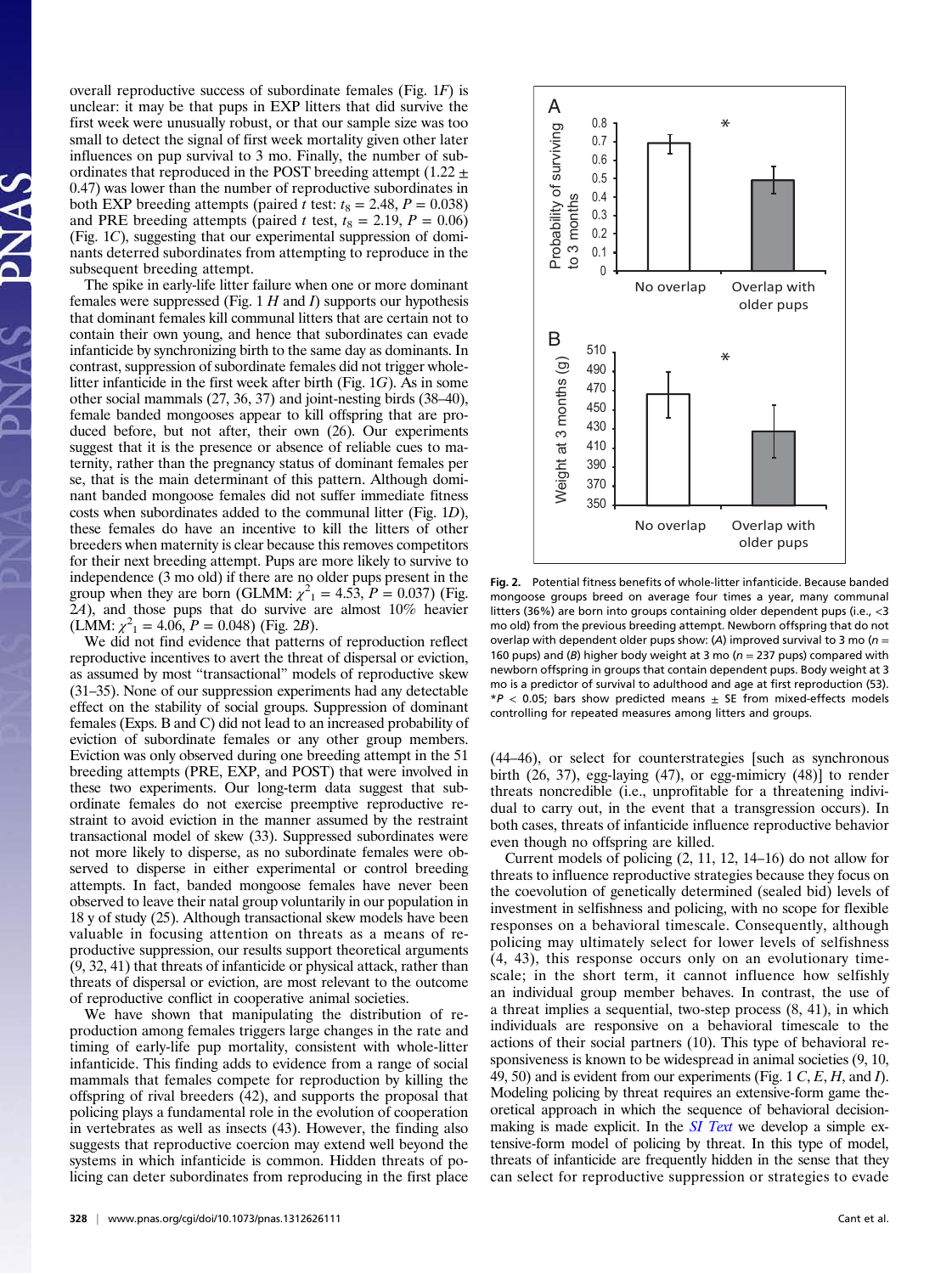policing even though acts of infanticide are rarely observed. The model predicts that because the cost of producing offspring is generally much higher in vertebrates compared with insects, there is greater potential for policing by threats rather than acts of infanticide in the former than the latter. Because threats are carried out only when they are ineffective as a deterrent (20), or triggered experimentally (ref. 17 and the present study), policing by threat is an efficient and probably systematically underestimated force shaping reproduction and cooperation in animal societies.

#### Methods

Study Population. The research was carried out under a permit from Uganda Wildlife Authority and Uganda National Council for Science and Technology, and all methods approved by the ethical review panel of the University of Exeter. Data were collected from 11 groups of banded mongooses, living on and around Mweya Peninsula in Queen Elizabeth National Park Uganda (0°12′S; 29°53′E), between November 2005 and January 2013. Descriptions of habitat, climate, and study population are provided elsewhere (18). All individuals were marked with color-coded plastic collars or unique shave marks, and groups were visited every 3 d to determine group composition (or daily when birth was imminent).

Infanticide typically occurs in the den, so is rarely observed in our population. Between November 1995 and April 2008 we observed within-group infanticide on 24 occasions, all within 1 wk of birth (26). In 16 of these cases dead pups were observed at or close to the natal den, with bite marks and wounds to the head or body, but we could not identify the group members that may have inflicted these wounds. In the remaining eight cases one or more adults were observed eating dead pups; in all cases these "pup eaters" included one or more dominant females. Evictions were defined as cases when adult individuals left their group for at least 1 d as a consequence of aggression from other group members (21). Individuals that were observed away from their group with no signs of aggression who did not return were recorded as having dispersed.

Contraceptive Treatment. Experimental reproductive suppression in females was achieved using subcutaneous injection of synthetic progesterone (5 mg/kg medroxyprogesterone acetate; brand name Depoprovera) immediately after the birth of a communal litter (mean 5.33  $\pm$ 3.46 d after birth), and hence before postpartum estrus. Females were caught and anesthetized using the methods described in ref. 51. This procedure allowed us to successfully block reproduction for a single breeding attempt in 115 females (52 dominants and 63 subordinates) in 29 EXP breeding attempts (Exp. 1,  $n = 12$  experiments in 8 groups conducted between 2006 and 2010; Exp. 2,  $n = 8$  experiments in 6 groups conducted between 2006 and 2010; Exp. 3,  $n = 9$  experiments in 5 groups conducted between 2008 and 2012). Adult females received an average of 1.8 treatments over the 7 y of study (range 1–5). By the time that pups in the EXP breeding attempts were born (10–11 wk postestrus) there was no significant difference between treated females ( $n = 5$ ) and untreated females ( $n = 8$ ) in progesterone [mean  $\pm$  SE = 265.5  $\pm$  123.3 ng/g (treated)

- 1. Alexander RD (1987) The Biology of Moral Systems (Aldine de Gruyter, New York).
- 2. Frank SA (2003) Perspective: Repression of competition and the evolution of cooperation. Evolution 57(4):693–705.
- 3. Ratnieks FLW, Visscher KP (1989) Worker policing in the honeybee. Nature 342(6251): 796–797.
- 4. Wenseleers T, Ratnieks FLW (2006) Enforced altruism in insect societies. Nature 444(7115):50.
- 5. Ratnieks FLW, Wenseleers T (2005) Evolution. Policing insect societies. Science 307(5706):54–56.
- 6. Binmore KG (1998) Game Theory and the Social Contract. Vol 2: Just Playing (MIT Press, Cambridge, MA).
- 7. Paternoster R (2010) How much do we really know about criminal deterrence? J Crim Law Criminol 100(3):765–823.
- 8. Cant MA, Johnstone RA (2009) How threats influence the evolutionary resolution of within-group conflict. Am Nat 173(6):759–771.
- 9. Cant MA (2011) The role of threats in animal cooperation. Proc Biol Sci 278(1703): 170–178.
- 10. Cant MA, Young AJ (2013) Resolving social conflict among females without overt aggression. Philos Trans R Soc Lond B Biol Sci 368(1631):20130076.
- 11. Wenseleers T, Helanterä H, Hart AG, Ratnieks FLW (2004) Worker reproduction and policing in insect societies: An ESS analysis. J Evol Biol 17(5):1035-1047.
- 12. Wenseleers T, Hart AG, Ratnieks FLW (2004) When resistance is useless: Policing and the evolution of reproductive acquiescence in insect societies. Am Nat 164(6):E154–E167.

and 124.9  $\pm$  15.8 ng/g (untreated); t test:  $t_{12} = -1.13$ , P = 0.32] or estrogen [median = 30.3, interquartile range 25.8-45.4 ng/g (treated) and median = 41.2, interquartile range 18.5-53.3 ng/g (untreated); Mann-Whitney U test:  $U = 18$ ,  $P = 0.83$ ] levels, as measured from fecal metabolites. For details of fecal sample collection and hormone analyses, see the  $SI$  Text. On average 50 ( $\pm$ 10%) of treated females conceived in the breeding attempt following the treatment litter, which did not differ significantly from the number of untreated females who conceived (57  $\pm$  11%; GLMM:  $\chi^2$ <sub>2</sub> = 0.45, P = 0.50, controlling for a significant influence of dominance status;  $\chi^2{}_2 = 5.49$ , P = 0.019,  $n = 106$  females in 17 experimental breeding attempts).

Statistical Analysis. All statistical analyses were conducted in Genstat 14 (VSN International). To investigate the influence of the experimental treatment on female reproductive success, we used genetic analysis to determine the number of pups born to each female that survived to independence at 3 mo. Maternity was assigned with ≥95% confidence using a panel of 20 microsatellites following the methodology reported in ref. 52. Because female reproductive success was not normally distributed, we conducted a Friedman's test to assess the effect of treatment (PRE, EXP, POST). Each experiment was assigned a unique identity number, which was included as a blocking factor to ensure experimental litters were compared with the appropriate control litters. To assess whether treatment influenced whether or not litters failed in the first week after birth, we fitted the probability of litter failure (1 = failed, 0 = survived) as the binomial response term in a GLMM. Litters were assumed to have failed if the group left no babysitters for more than 3 d (26). Group size (all group members >3 mo of age) and rainfall 60 d before birth (in millimeters) were fitted as covariates in all GLMMs and experimental number was included as a random term.

To investigate whether the presence of older pups influences pup survival to 3 mo, we used a GLMM and fitted whether or not each pup survived as the binomial response term (1 = survived, 0 = died). Whether or not older pups were present in the group was fitted as the main term of interest and other factors likely to influence pup survival were included as fixed effects: group size, rainfall in the 3 mo after birth (in millimeters), pup sex, and litter size. Group and litter were fitted as random effects. This analysis was conducted on 160 pups from 121 litters in 11 groups. To investigate whether the presence of older pups influences pup weight at 3 mo, we weighed pups between 90 and 100 d of age by encouraging them to step onto an electronic weighing balance. The mean weight of 237 pups from 75 litters in 8 groups was fitted as the response term in a LMM, which included the same fixed effects and random terms as outlined above.

ACKNOWLEDGMENTS. We thank the Uganda Wildlife Authority for permission to conduct our research; the Wardens of Queen Elizabeth National Park for logistical support; Francis Mwanguhya, Solomon Kyabulima, Kenneth Mesigwe, Robert Businge, Corsin Müller, Neil Jordan, Bonnie Metherell, Roman Furrer, Jennifer Sanderson, and David Jansen for help in the field; Sue Walker and Rebecca Purcell at Chester Zoo Endocrinology Unit for help with hormonal analyses; and Nick Davies, Jeremy Field, Kevin Foster, Andy Young, and three anonymous referees for comments on the manuscript. This study was funded by the Natural Environment Research Council of the United Kingdom and The Royal Society.

- 13. Bonckaert W, van Zweden JS, d'Ettorre P, Billen J, Wenseleers T (2011) Colony stage and not facultative policing explains pattern of worker reproduction in the Saxon wasp. Mol Ecol 20(16):3455–3468.
- 14. Wenseleers T, Helanterä H, Alves DA, Dueñez-Guzmán E, Pamilo P (2013) Towards greater realism in inclusive fitness models: The case of worker reproduction in insect societies. Biol Lett 9(6):20130334.
- 15. Frank SA (1995) Mutual policing and repression of competition in the evolution of cooperative groups. Nature 377(6549):520–522.
- 16. El Mouden C, West SA, Gardner A (2010) The enforcement of cooperation by policing. Evolution 64(7):2139–2152.
- 17. Wong MYL, Buston PM, Munday PL, Jones GP (2007) The threat of punishment enforces peaceful cooperation and stabilizes queues in a coral-reef fish. Proc Biol Sci 274(1613):1093–1099.
- 18. Cant MA (2000) Social control of reproduction in banded mongooses. Anim Behav 59(1):147–158.
- 19. Gilchrist JS (2006) Reproductive success in a low skew, communal breeding mammal: The banded mongoose, Mungos mungo. Behav Ecol Sociobiol 60(6):854–863.
- 20. Cant MA, Hodge SJ, Bell MB, Gilchrist JS, Nichols HJ (2010) Reproductive control via eviction (but not the threat of eviction) in banded mongooses. Proc Biol Sci 277(1691):2219–2226.
- 21. Cant MA (2003) Patterns of helping effort in co-operatively breeding banded mongooses (Mungos mungo). J Zool 259(2):115–121.
- 22. Gilchrist JS (2004) Pup escorting in the communal breeding banded mongoose: Behavior, benefits, and maintenance. Behav Ecol 15(6):952–960.